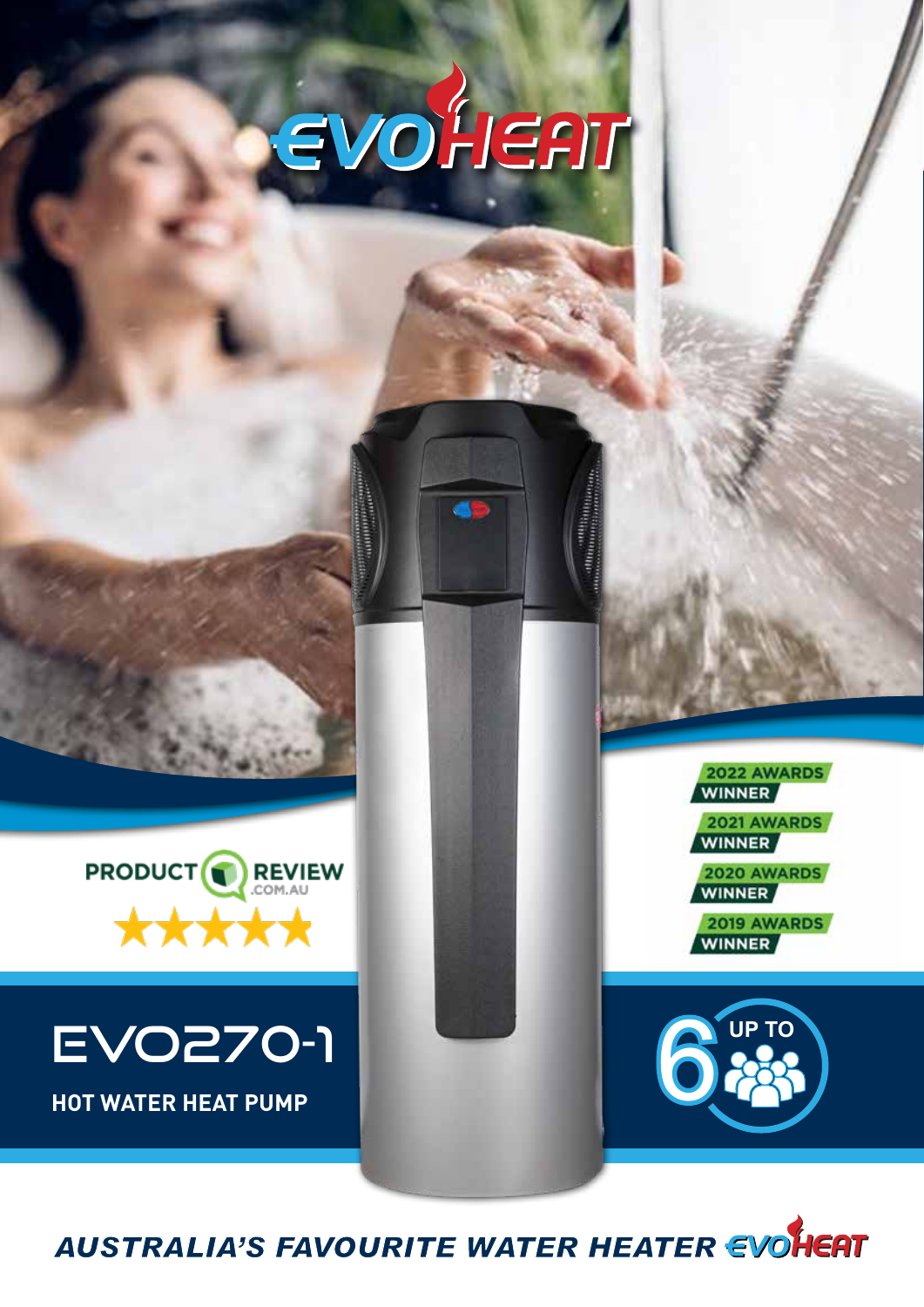# **SAVE UP TO 75% ON YOUR HOT WATER COSTS!**

#### **OUT WITH THE OLD AND IN WITH THE NEW...**

Conventional water heaters can account for up to 35% of your total household energy bill, and contribute significantly to your home's carbon footprint. When the time comes to replace your water heater, it makes sense to upgrade to a more efficient and environmentally friendly solution to provide your home or business with fast reliable hot water.

Like most other appliances, an increased focus on energy efficiency over the past 20 years has led to significant advancements in hot water systems. So don't just replace it with what you've always had – **REPLACE IT WITH SOMETHING BETTER!**

#### **THE EVO270-1**

The Evo270-1 is the next evolution in water heating, with advanced energy efficiency technologies and built in smart features to ensure you're provided with clean, safe, and economical hot water all year round.

Unlike traditional water heaters that use 1kW of energy to produce 1kW of heat, the Evo270-1 utilises that very same 1kW of energy and heat pump technology to generate 4kW of heat...

## **SAVING YOU UP TO 75% OF YOUR HOT WATER COSTS!**



#### **A HEAT PUMP EXTRACTS ENERGY FROM THE SURROUNDING AIR**



#### **MOST REVIEWED, MOST AWARDED & HIGHEST RATED**

**PERTH**

**5**

**MELBOURNE**

**CANBERRA SYDNEY**

**HOBART**

**BRISBANE**

**TOWNSVILLE**

**5**

**1**

**2**

**ADELAIDE**

**3**

**ALICE SPRINGS**

**4**

**DARWIN**

#### **INSTALL NOW & SAVE**

Not only will it save you on electricity - the Evo270-1 is also registered with the Australian Federal Government Clean Energy Regulator as an energy efficient water heater. Once installed, you could also be eligible to receive up to \$1,000\* towards the costs of your system! \*Actual amounts will vary

| Climate Zone      | Certificates (STCS) |
|-------------------|---------------------|
| ZONE 1            | 22 STCS             |
| ZONE <sub>2</sub> | 22 STCS             |
| ZONE <sub>3</sub> | 27 STCS             |
| 70NF 4            | 28 STCS             |
| 70NF 5            | 28 STCS             |

\*All STC ratings revised 1/1/2022 due to the reduced deeming period as per the Clean Energy Regulator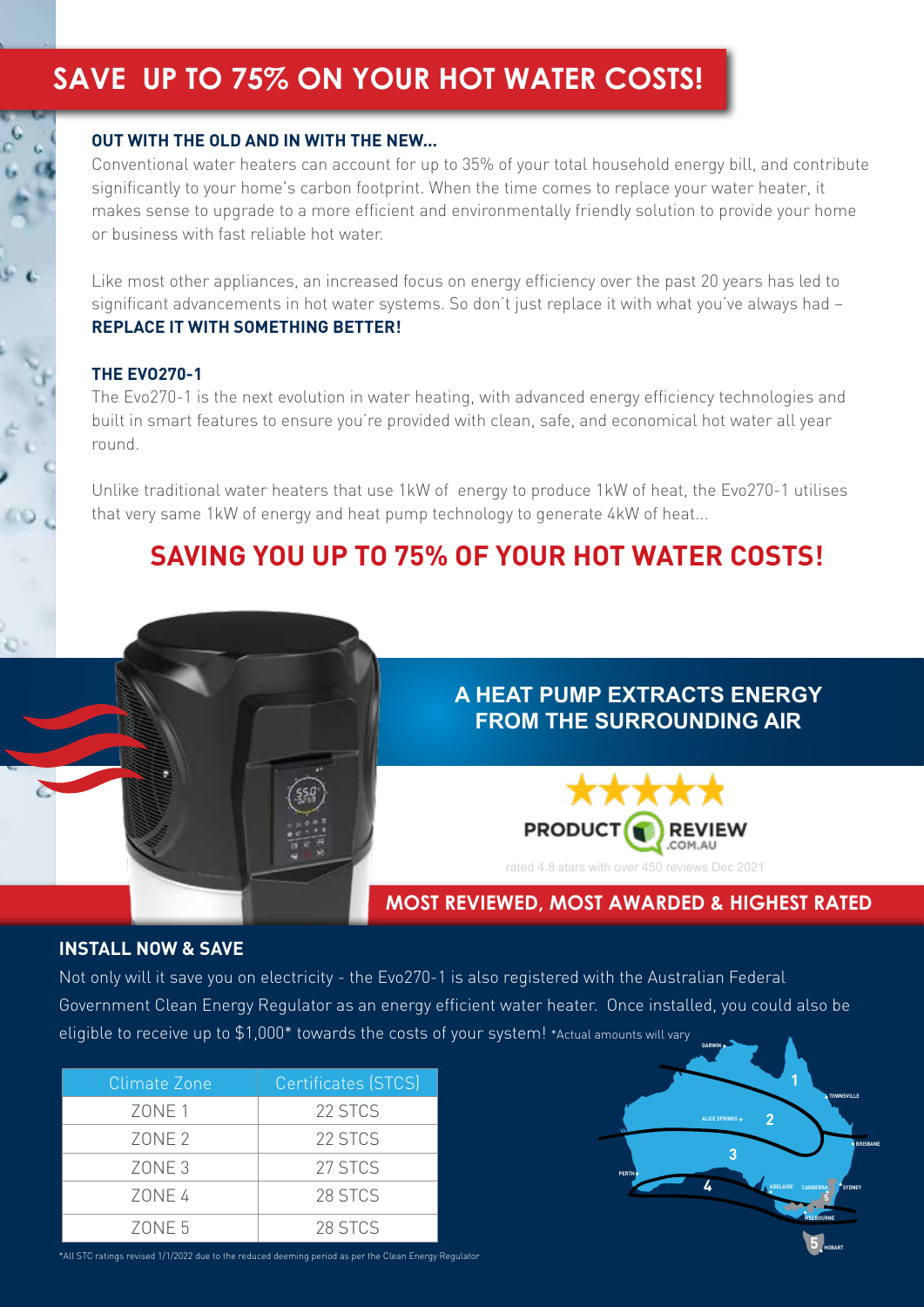#### **IDEAL FOR ANY HOUSEHOLD & COMMERCIAL APPLICATIONS**

Compact in size, yet powerful enough to supply hot water for up to six people in a domestic application, and is equally at home for use in many commercial applications such as in resorts, hotels and motels, restaurants and retail outlets.

The Evo270-1 is a stylish compact all in one system. There are no roof panels, no additional components to assemble on site, and no extra parts or pipes required. This results in a simple and cost-effective upgrade when installed to the same location as your existing water heater.

6

**UP TO**





The Evo270 has been awarded the Hot Water Product Review Award for the last consecutive four years, after being recognised by Australian consumers for its advanced energy efficiencies and smart features.

ProductReview.com.au is one of the most trusted online review sites for Australian consumers seeking real options and reviews. Their annual awards highlight products and services that have been recognised as the best and most reliable purchasing choice available to Australian consumers.

# **AUSTRALIA'S FAVOURITE WATER HEATER EVOLUER**